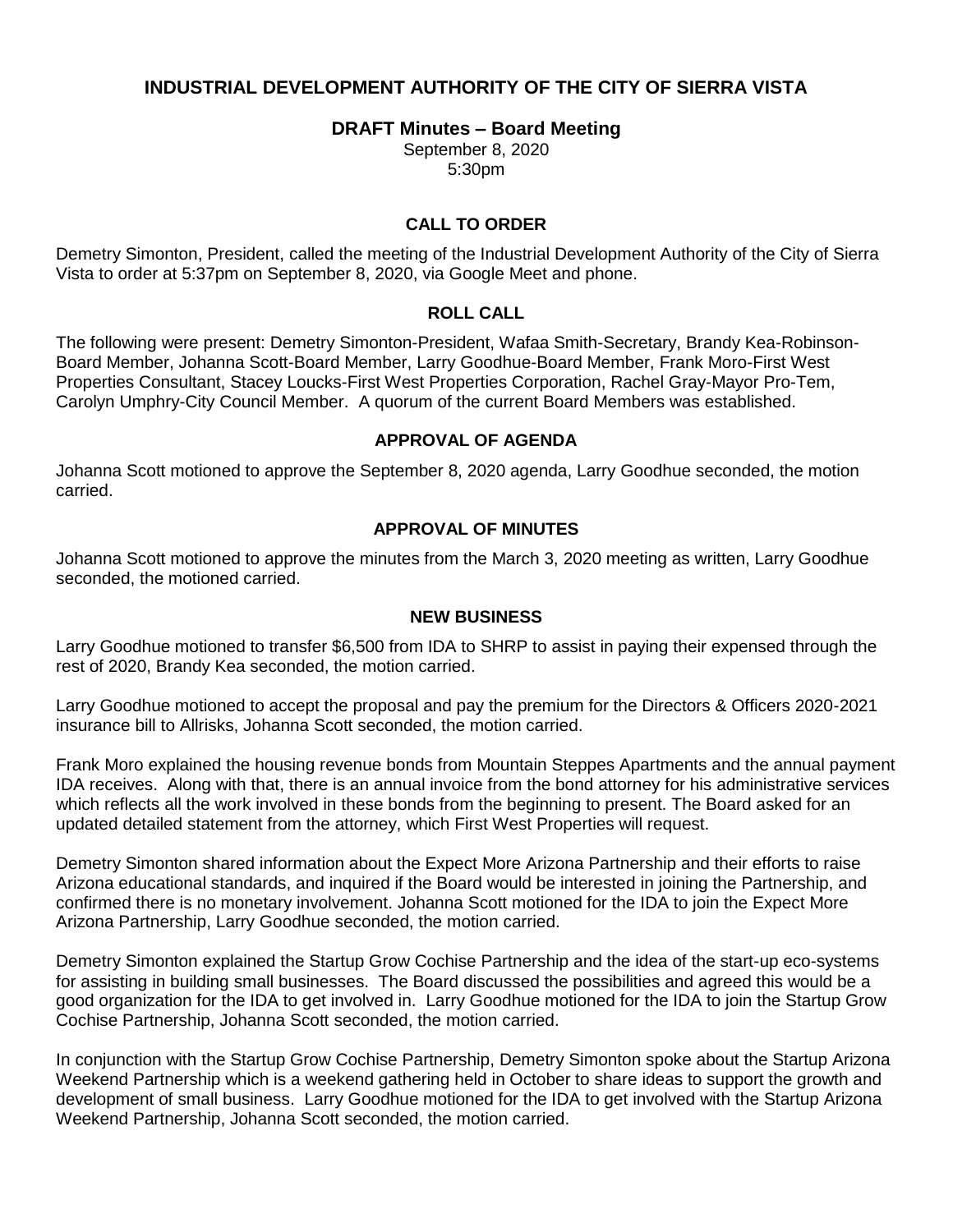Rachel Gray notified the Board that with the Covid shutdowns, she has not had the time to develop the Board training schedule, but will have it prepared in the coming weeks. This item was tabled for the next meeting.

The remodel unit at Sierra Linda Apartments is almost complete, and Demetry Simonton requested photos and a virtual tour for the website. The remodeled apartment has been pre-leased, and Frank Moro explained there is a tight timeline between completion and move-in, therefore will need to happen quickly, and with little notice. Brandy Kea motioned that the Board pre-approve no more than \$250 to get the virtual tour and photos done, Larry Goodhue seconded, the motion carried.

Demetry Simonton stressed the importance of the IDA strategic planning and input from the entire Board. Rachel Kea shared that there is a legacy grant available for strategic planning and training, and Demetry has reviewed many courses on line that are available free of charge. Demetry will take one of the courses and will further this discussion at the next meeting.

Demetry Simonton suggested that the regular IDA meetings occur on the first Tuesday of every month at 5:30, and that they continue virtually, via Google Meet (or similar) and/or phone from here on out. Larry Goodhue motioned to approve the virtual meetings and schedule, Johanna Scott seconded, the motion carried. (First West Properties will verify the attorney)

Demetry Simonton would like to utilize the local college interns for information and workflow to assist the IDA, with no monetary requirement. Resumes would be required, interviews performed, and the Board can select the best candidate(s). Larry Goodhue motioned to move forward with calls for interns, Brandy Kea seconded, the motion carried.

Demetry Simonton attended a presentation on the Stackhouse affordable living concept. This is a type of manufactured housing that began using sea containers. They are doing a model project in Tucson, which has been very successful, and are looking to locate a prime manufacturing location to continue this concept nationwide to create affordable housing communities. Rachel Gray will share a slide presentation that was presented to the City of Sierra Vista on this same concept.

The SBDC Accelerator Partnership is an accelerator/incubator for new business development that is being headed up by a local businessman. Frank Moro approximates there is 700,000 square feet of available commercial space for such an incubator/start-up plan. The Board will further the discussion at a later meeting.

Demetry Simonton updated the Board on the new website. He says it's been live for almost a year and a half, but it is not fully developed. Byron Myers (original website designer) will need to take down the old website. The new website will have a portal for the Board members to access to the google drive for notices, information, minutes, financial reports, budgets, etc. This website will have various links for local businesses and the public to access information about the area, the IDA, development, grants, funding, start-ups, etc.

Demetry Simonton floated the idea to the Board to create a Facebook page and/or group to highlight the IDA, and what it does, local business profiles, resources, helpful links and information. All Board members would manage and maintain the page, determine the content, and share information. This potentially could be a task for an intern. Further discussion will be needed.

#### **OLD BUSINESS**

Frank Moro shared an update on the pending purchase of the Sierra Linda Apartments, and explained that the potential buyers are still interested and escrow is still open, but Frank will no longer partner with them, as they requested. With the one remodel nearing completion, we have a firmer remodel cost of \$15,000 to \$17,000 per unit. This remodeled unit has been pre-leased for \$700 per month, the landmark rent is \$650 per month, but most of them are currently renting for an average of \$550 per month. Frank explained how the funding for the remodel is working, and how repayment will occur from the property as cash flow is available. Frank suggested that from the time that the original sale agreement was drawn up, the property has already increased in value. Brandy Kea inquired if the sale was solidified, and Frank explained that the purchasers came back to the IDA with a counter-offer, which was not accepted, and it is entirely up to the IDA to determine